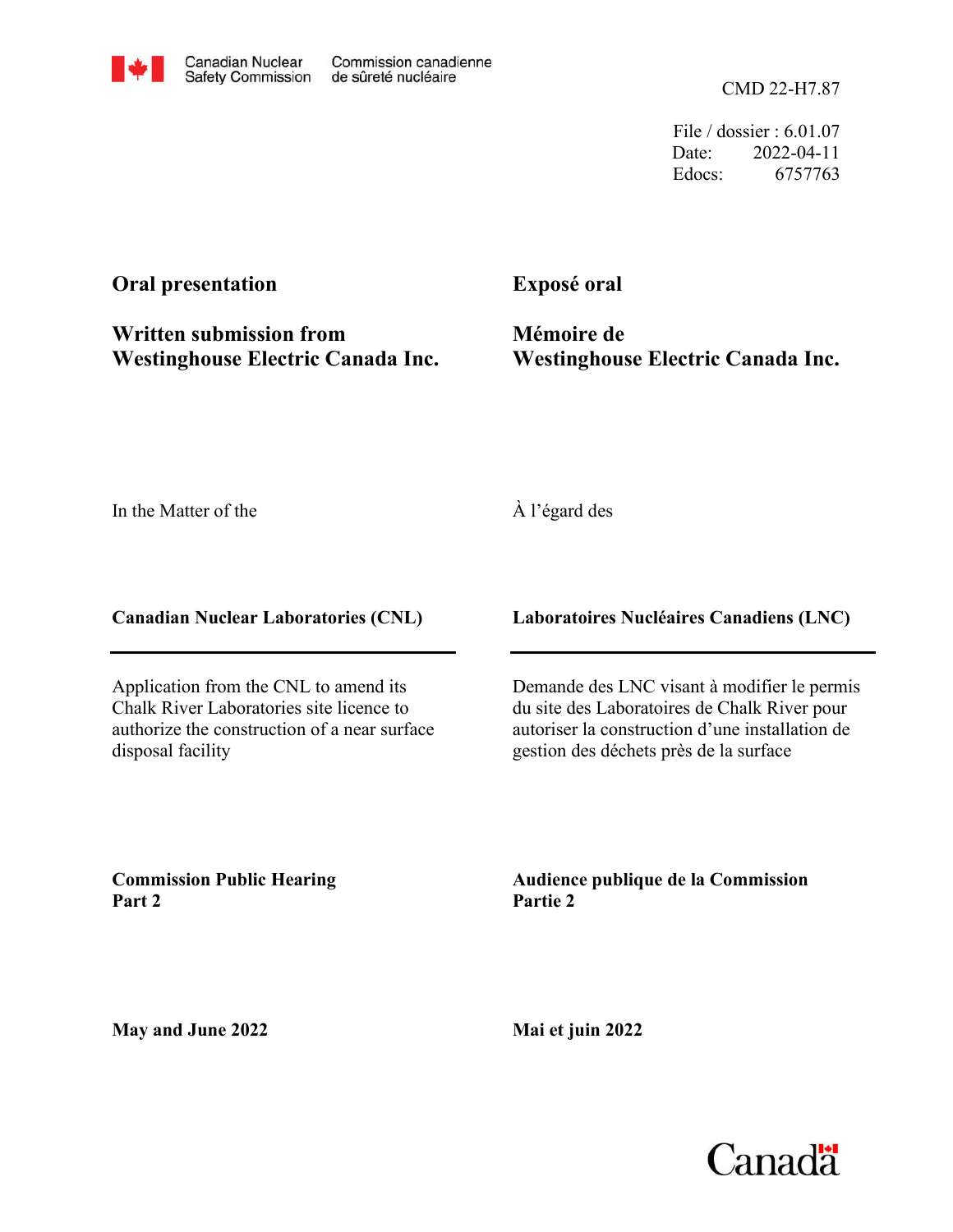

Westinghouse Electric Canada Inc.

161 Bay Street, Suite 2700 Toronto, Ontario, Canada M<sub>5</sub>.1 2S<sub>1</sub>

## **April 11, 2022**

Tribunal Officer, Secretariat Canadian Nuclear Safety Commission

280 Slater Street P.O. Box 1046, Station B Ottawa, Ontario K1P 5S9 Email: [cnsc.interventions.ccsn@canada.ca](mailto:cnsc.interventions.ccsn@canada.ca)

## **Re: Canadian Nuclear Laboratories (CNL) Licence Amendment Application (May 31, 2022, Public Hearing).**

Dear CNSC President and Commission Members,

As President of Westinghouse Electric Canada Inc. (Westinghouse), I am pleased to present this intervention letter in support of CNL's Licence Amendment Application to authorize constructing the proposed Near Surface Disposal Facility (NSDF) at CNL's Chalk River Laboratories (CRL) campus. Our support of this application is based on considerations presented in this submission.

CNL is Canada's premier science and technology laboratory, and a globally recognized research and innovation hub. CNL's talented engineers and scientists continue to make major advancements in nuclear science and its applications, focused on improving human life and protecting the environment. These developments extend over an array of areas, including medical isotopes, energy generation and environmental remediation.

As a dedicated environmental steward, CNL has developed revolutionary solutions to tackle environmental challenges. This experience and commitment have been demonstrated at other projects and sites, such as the Port Hope Area Initiative, the largest environmental cleanup effort in Canadian history.

Using an engineered near-surface facility to permanently dispose radioactive wastes is an internationally accepted and proven method. CNL's NSDF conservative design features modern technology, consisting of a multi-layered protection facility which will isolate wastes from the environment, allowing radioisotopes to decay to naturally occurring levels.

In accordance with regulatory and international design principles for radioactive waste disposal, a NSDF will offer CNL a responsible waste solution to dispose current and future low-level wastes at CRL. This method is consistent with modern waste management principles and provides an innovative solution to the current practice of temporary storage buildings. Further, an operational NSDF will enable the remediation of historically contaminated lands, legacy wastes, and the decommissioning of ageing nuclear infrastructure, paving the way for a revitalized modern campus.

*Electronically Approved Records Are Authenticated in the Electronic Document Management System*

©2020 Westinghouse Electric Company LLC All Rights Reserved